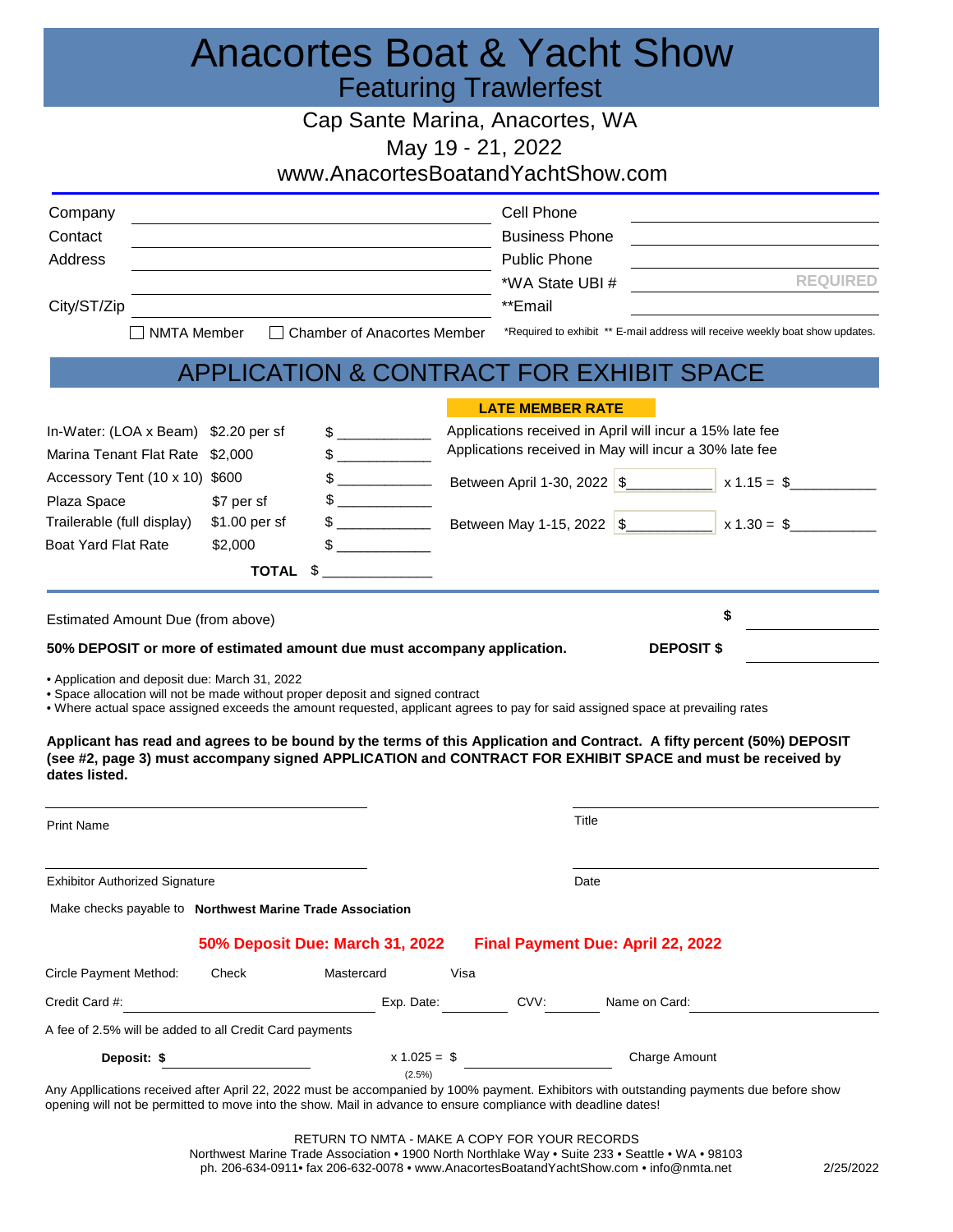| Boats for in-water and/or Trailerable display<br>at Cap Sante Marina (Manufacturer/Model) | Year | In-Water,<br><b>Shore or Yard</b> | Power or<br><b>Sail</b> | <b>Beam</b><br>(in feet) | LOA*<br>(in feet) |
|-------------------------------------------------------------------------------------------|------|-----------------------------------|-------------------------|--------------------------|-------------------|
|                                                                                           |      |                                   |                         |                          |                   |
|                                                                                           |      |                                   |                         |                          |                   |
|                                                                                           |      |                                   |                         |                          |                   |
|                                                                                           |      |                                   |                         |                          |                   |
|                                                                                           |      |                                   |                         |                          |                   |
|                                                                                           |      |                                   |                         |                          |                   |
|                                                                                           |      |                                   |                         |                          |                   |
|                                                                                           |      |                                   |                         |                          |                   |

In-Water: \$2.20 per Sq. Ft. per boat (LOA x Beam)

Total In-Water Square Feet Requested

Trailerable: \$1.00 per Sq. Ft. for Display Area

Total Trailerable Square Feet Requested

\* Length overall includes all equipment, accessories and other attachments (including, but not limited to, bow, pulpit, swim platform, etc)

\*\* In-Water and Trailerable displays are based on each vessels total square footage (LOA x Beam)

\*\*\* Electrical order forms will be available in the exhibitor handbook available by April 2, 2022

## ANACORTES BOAT & YACHT SHOW LISTING FOR PROGRAM & WEBSITE

## **ACCESSORY AND BOAT DISPLAY INFORMATION FOR SHOW PROGRAM, WEBSITE**

IMPORTANT! This information is for Exhibitor Listings in the Boat Show Program, online at www.AnacortesBoatandYachtShow and press information. SELECT THE TOP THREE (3) CATEGORIES you will be displaying at the Anacortes Boat & Yacht Show. If you select more than three, show management will modify your selections. If you have exhibited at an NMTA show previously the selections you made are shown.

| □<br>Boats: Brokerage                             |                         | <b>Cleaners &amp; Adhesives</b>                                                                                                                 |   | Marine Hardware                                  |  |  |  |
|---------------------------------------------------|-------------------------|-------------------------------------------------------------------------------------------------------------------------------------------------|---|--------------------------------------------------|--|--|--|
| Boats: Electric<br>l 1                            |                         | Clothing, Outerwear & Footwear                                                                                                                  |   | <b>Marine Properties</b><br>П                    |  |  |  |
| Boats: Inflatables & Dinghies<br>□                |                         | <b>Computers and Software</b>                                                                                                                   |   | Marine Repair & Services                         |  |  |  |
| Boats: Manufacturer<br>П                          |                         | Docks, Davits, Floats, Lifts, Anchoring                                                                                                         |   | Navigational, Charting Aids & Instrument         |  |  |  |
| <b>Boats: Personal Watercraft</b><br>П            |                         | Electrical, Generators & Batteries                                                                                                              |   | Paints & Finishes<br>П                           |  |  |  |
| Boats: Power<br>□<br>0                            |                         | Electronics & Communications                                                                                                                    | П | Plumbing, HVAC & Watermakers                     |  |  |  |
| Boats: Rowing, Canoes, Kayaks<br>п                |                         | Engine Controls & Accessories<br>□                                                                                                              |   | <b>Propellers</b><br>$\Box$                      |  |  |  |
| Boats: Sail<br>П                                  |                         | Engines: Outboard & Inboards<br>□                                                                                                               |   | Safety Equipment & Services                      |  |  |  |
| Boats: Wood<br>П                                  |                         | Finance & Insurance<br>П                                                                                                                        |   | Sails and Sail Handling Equipment<br>П           |  |  |  |
| <b>Boatyards</b><br>п                             |                         | Fishing Equipment & Accessories                                                                                                                 |   | Seats, Canvas & Graphics                         |  |  |  |
| Books, Videos, Publications & Media<br>П          |                         | Gifts, Jewelry, Art and Nautical Goods                                                                                                          |   | <b>Supervacht Activities &amp; Services</b><br>п |  |  |  |
| Cabin & Gallery Equipment<br>П.                   |                         | Instruction and Education                                                                                                                       |   | Surveyors, Vessel Title, Legal<br>□              |  |  |  |
| Chandlery & Marine Supply Store<br>$\Box$<br>П    |                         | Marinas, Resorts & Yacht Clubs                                                                                                                  |   | <b>Trailers</b><br>$\Box$                        |  |  |  |
| Charter, Lease, Rental, Share                     |                         |                                                                                                                                                 |   | Watersports & Scuba Equipment<br>П               |  |  |  |
|                                                   |                         | <b>LOCATION TYPE &amp; REQUESTS</b>                                                                                                             |   |                                                  |  |  |  |
| Our company would like to display in the:         |                         |                                                                                                                                                 |   |                                                  |  |  |  |
| In-Water Boat Display<br>$\Box$ Trailerable Boats |                         | Marina Tenant<br><b>Accessory Tent</b><br>п<br>n.                                                                                               |   | Broker\Dealer in Dry<br>П                        |  |  |  |
| <b>Important</b>                                  |                         | Dry Storage Boatyard<br>Plaza Space<br>$\Box$<br>П                                                                                              |   | Storage Boatyard                                 |  |  |  |
|                                                   |                         | Members requesting space in the Boat Display areas must be a boat dealer, broker or manufacturer and provide a copy of your state vessel dealer |   |                                                  |  |  |  |
|                                                   |                         | license or be a boat manufacturer and provide a copy of a current MSO document with a valid manufacturer's ID code.                             |   |                                                  |  |  |  |
| <b>Vessel Dealer License:</b>                     | Manufacturer's ID Code: |                                                                                                                                                 |   |                                                  |  |  |  |
| Please include any specific location requests:    |                         |                                                                                                                                                 |   |                                                  |  |  |  |
|                                                   |                         |                                                                                                                                                 |   |                                                  |  |  |  |
|                                                   |                         |                                                                                                                                                 |   |                                                  |  |  |  |
|                                                   |                         |                                                                                                                                                 |   |                                                  |  |  |  |

Locate us next to: Do not locate us next to: